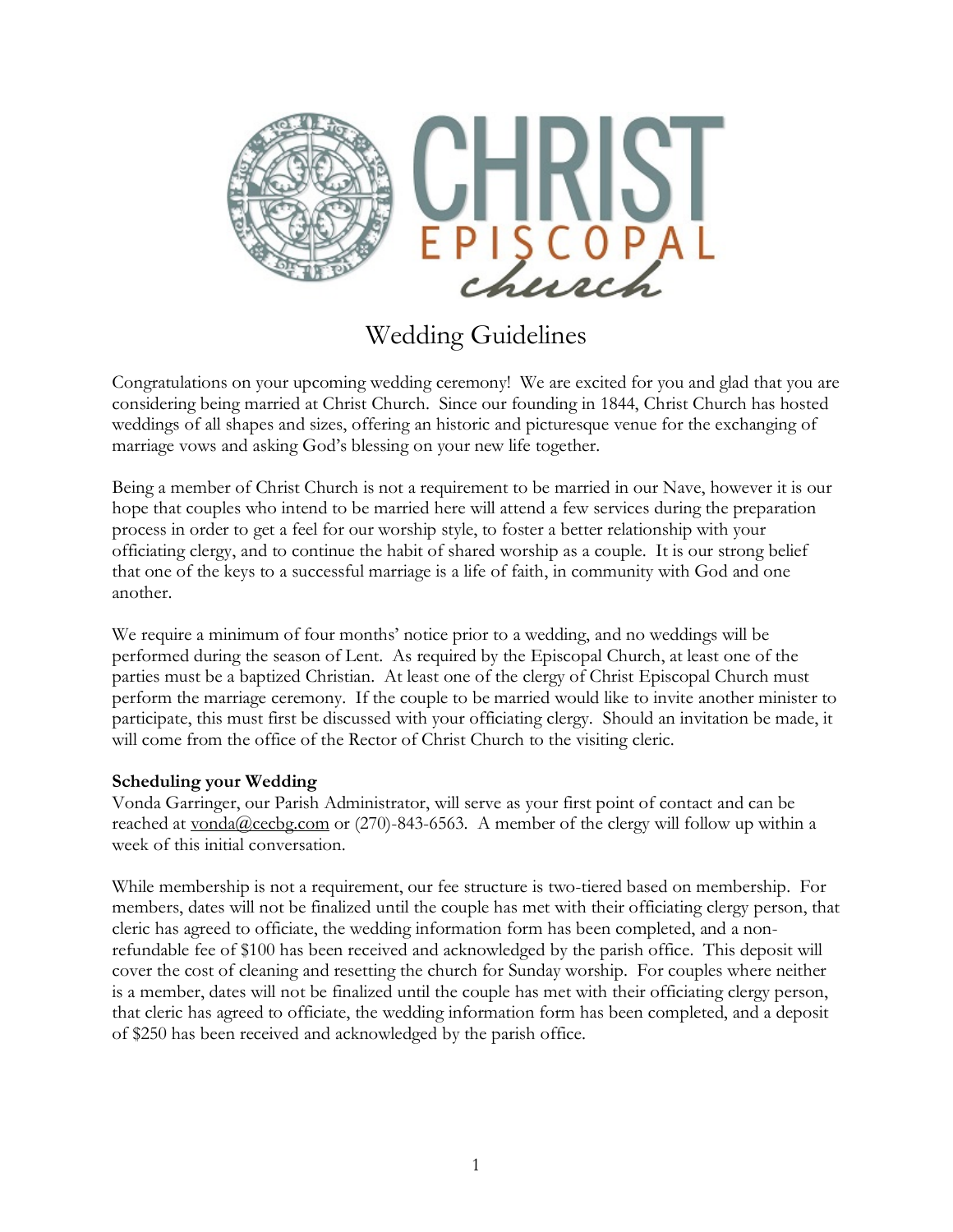#### **Pre-Martial Conversations**

Premarital counseling is a requirement for all couples, and plans for these sessions should be discussed with your officiating clergyperson. In some cases, it may be recommended that couple seek outside guidance from a professional counselor, especially when one or both parties has been divorced or if children with another partner are a part of the family unit.

As required by the Episcopal Church, at the end of the pre-marital conversations, both members of couple must be willing to sign the following Declaration of Intention.

We understand the teaching of the church that God's purpose for our marriage is for our mutual joy, for the help and comfort we will give to each other in prosperity and adversity, and, when it is God's will, for the gift and heritage of children and their nurture in the knowledge and love of God. We also understand that our marriage is to be unconditional, mutual, exclusive, faithful, and lifelong; and we engage to make the utmost effort to accept these gifts and fulfill these duties, with the help of God and the support of our community.

## **Divorce and Remarriage**

It is not the policy of the Episcopal Church to forbid remarriage after divorce. However, it is required that if either party has been divorced, the officiating clergy must receive permission from the Bishop of Kentucky to officiate the marriage ceremony. It can take up to two months to receive this permission, and can only happen if the clergy is convinced that the remarriage has the potential for achieving what was not possible in the first marriage, that children, if any, are being taken care of, and the divorce has been final for at least twelve months.

#### **Marriage License**

A marriage license issued by a County Clerk in the Commonwealth of Kentucky must be acquired no more than 30 days prior to the wedding ceremony. It should be delivered to your officiating clergy no later than the wedding rehearsal so that it may be completed and returned in a timely manner.

#### **Service Details**

Planning the wedding ceremony occurs as part of premarital conversations with your officiating clergy. Couples are invited to select scripture readings, music, and other details for their wedding ceremony. The traditional readings for the marriage rite can be found in the *Book of Common Prayer* beginning on page 426. Certain other reading may be suggested and used with the approval of the officiating clergy person.

The Celebration of a Marriage service, as outlined beginning on page 423 of the *Book of Common Prayer* is the standard service for weddings at Christ Church. The Episcopal Church authorizes several gender inclusive rites for use at the weddings of couples of the same or opposite sex, and the use of these rites may be discussed with your officiating clergy person. The use of liturgical rites outside of the Episcopal tradition, such as unity candles and sand ceremonies will not be allowed during the service of worship.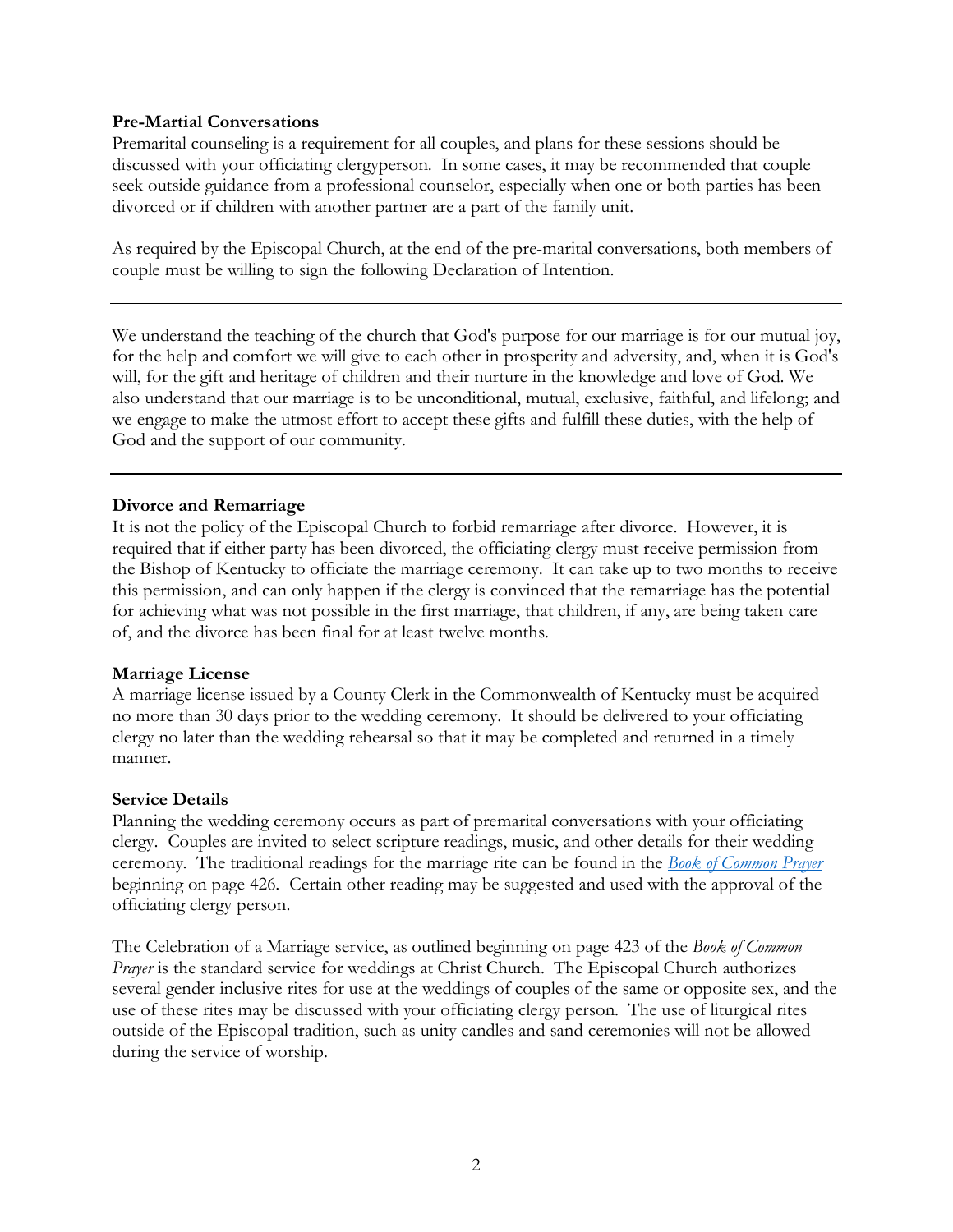It is our expectation that your wedding ceremony will begin at the invitation time. Realizing the occasional delay might occur, we will obviously provide some flexibility, however, we do not assume responsibility for remaining more than 30 minutes past the scheduled start time for your wedding. Fees cannot be refunded as most of the funds will have been expended in anticipation of the event.

As the marriage ceremony is a communal event, in which the clergy, the couple, and the congregation play important parts, wedding bulletins will be provided by Christ Church to those present. These should be handed out by ushers, provided by the couple, and will assist your guests in following the service.

Should you choose to have the Holy Eucharist celebrated as part of the marriage rite, Christ Church will provide an acolyte/chalice bearer for the ceremony. The acolyte will ensure all candles are lit and will serve the officiating clergy at the altar.

#### **Music**

Couples who desire music in their wedding liturgy should be in contact with our Director of Music/Organist, C. Kenneth Stein (ken@cecbg.com) no less than two months ahead of the scheduled date. It is expected that the organist at Christ Church will play all weddings held here, unless other arrangements have been made with the organist and approved by the officiating clergy. Additional musicians may be contracted, in consultation with the organist, and it is assumed that all musicians who will take part in the service will be present at the rehearsal.

Musical selections will be made in consultation with the organist. Selections may include: preservice recital, processional, instrumental anthems, vocal anthems, congregational singing, and recessional. Due to the sacred nature of this marriage rite, and the nature of our building and instrumentation, music outside of the classical/sacred repertoire (popular songs, show tunes, etc.) are best saved for the wedding reception.

## **Flowers and Decoration**

Flowers are a natural decoration for a wedding, and can be used to enhance the natural beauty of Christ Church. Deemer Floral Company has long served Christ Episcopal Church by providing floral arrangements that fit our space and architecture. We particularly encourage couples to engage Deemer's for their wedding flowers. If you choose to engage another florist, please have them contact the parish office no later than two weeks ahead of the wedding date.

A maximum of four floral arrangement are permitted for the wedding service: two at the altar, of a size to fit with the existing candle sticks; and two on pedestals, one to the epistle and the other to the gospel side of the chancel steps. A fuller explanation of these locations can be offered by the parish administrator or your officiating clergy. No tacks, pins, glue, or tape may be used to fasten any decoration to the furniture or building. Nothing should be attached to the pews, except the signs provided to designate family seating.

The use of aisle runner, rice, birdseed, confetti, etc. inside or outside of the church is prohibited, however, bubbles may be used to fete the couple outside the church building. Flower girls may only use silk flowers to decorate the aisle. All flowers, arrangements, petals, and decorations must be removed by a member of the wedding party as soon as possible after the service.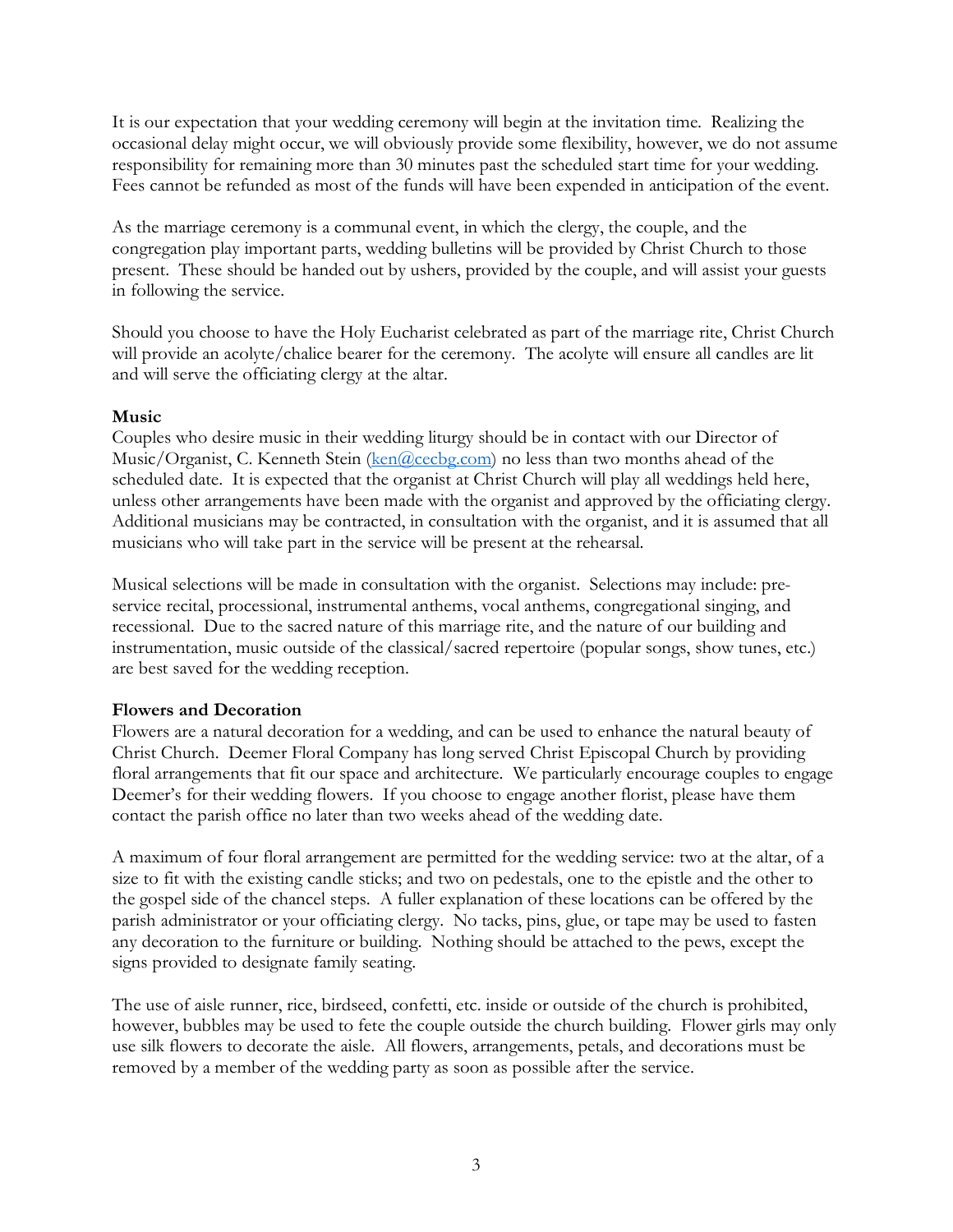# **Photography**

Photography only by a professional photographer is permitted during the wedding ceremony. Your photographer should be in contact with your officiating clergy as early as possible to discuss our guidelines that are in place to preserve the sacredness of the marriage ceremony. The guiding principle for all planning for the marriage ceremony is that this is first and foremost a worship service, praising God for the gift of love, and asking God's blessing upon the couple.

As part of the reservation process, the church should be notified if photographs will be taken before or after the service. Out of respect for your guests and for the staff of Christ Church, photography after the ceremony should be limited to no more than 45 minutes. The following guidelines for professional photographers and videographers must be carefully followed:

- Flash may not be used during the service, except during the entrance procession, and then only if equipment and photographer remain behind the congregation and the flash is directed away from the congregation.
- During the service, only photography with a quiet shutter is permitted. Photographers and videographers should remain still and may stand either at the back of the Nave, near the State Street doors, or to the rear of the new section, near the double doors leading to Surface Hall.
- The photographer in never permitted to be ahead of the crossing in the Nave.

Please inform your guests that no cell phone or other photography from the pews is permitted.

### **Rehearsal**

The officiating clergy person will schedule a time for your rehearsal, typically the day before the scheduled wedding date. Wedding rehearsals typically last 45 minutes to an hour, depending on the size and attentiveness of the wedding party. Please urge all members of the wedding party to be present and to arrive on time. For non-member couples, \$150 of the \$250 deposit will be refunded if the rehearsal begins within 20 minutes of the scheduled time. While the use of a wedding coordinator is not discouraged, please note that throughout the rehearsal and wedding day, your officiating clergy person is in charge.

#### **Reception**

Moore Hall is available for wedding receptions. It is expected that caterers will furnish all linens and serving pieces. Caterers are responsible for removing all of their materials immediately following the reception, and the kitchen should be left in the condition in which it was found. Wine and beer may be served at the reception provided that equally attractive non-alcoholic beverage options – soda, juice, etc. – are provided. Beer should be served in cans or bottle. No kegs are allowed. Distilled spirits are strictly prohibited. In order to serve beer and wine, proof of liability insurance naming Christ Episcopal Church as an additional insured must be on file in the parish office no later than 2 weeks prior to the wedding.

## **Finally**

As a matter of policy, Christ Episcopal Church staff and clergy will not discuss wedding arrangements or the payments of fees with the couple's family, wedding party, or professional wedding planners. All plans will be made with the couple and the Christ Church clergy and staff.